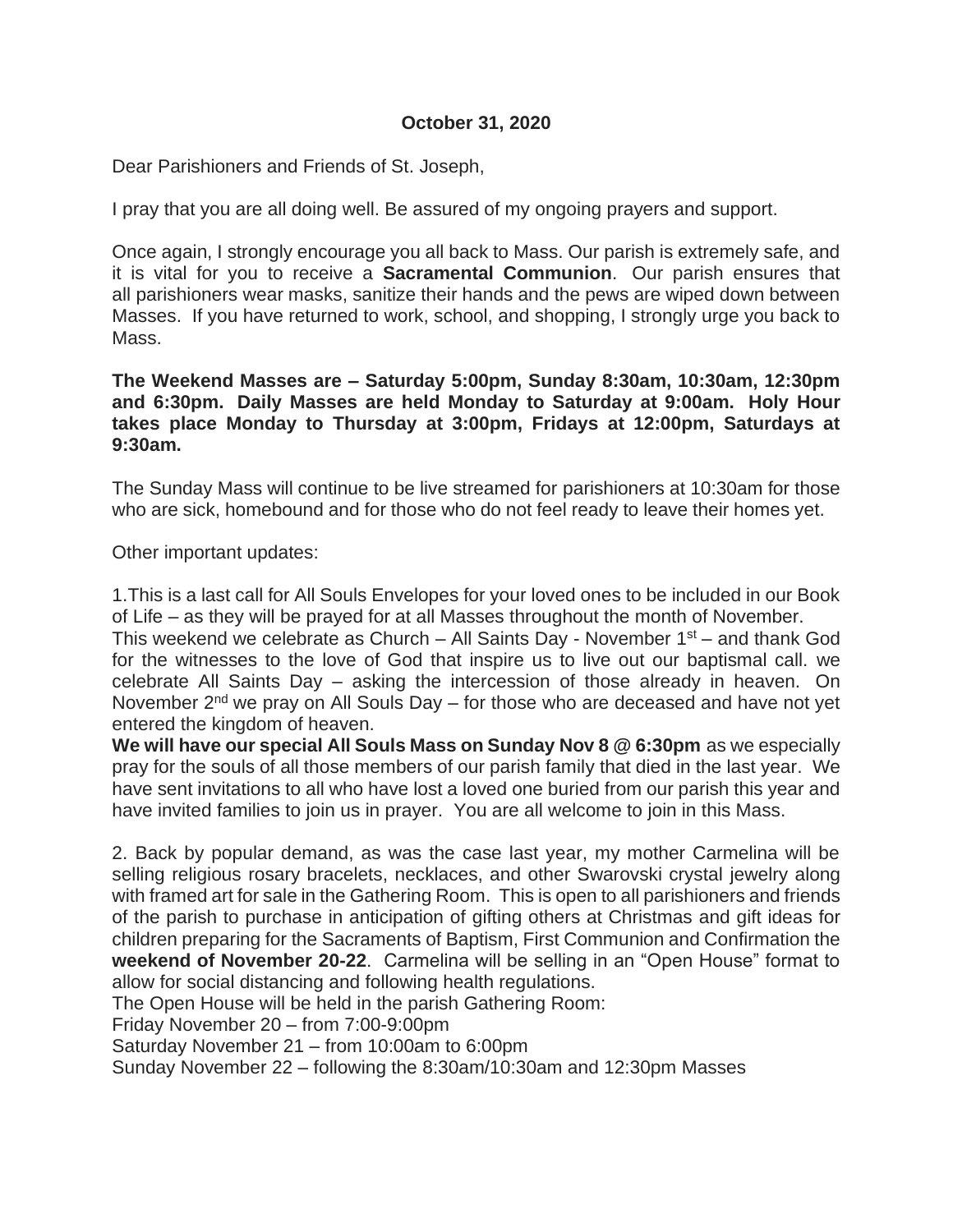NOTE – that some of the proceeds of the sale of the items will once again go to support Fr. Rico's friend – Sr. Lucy Magumba – Mother Superior of the Immaculate Heart Sisters of Africa – over 150 religious sisters who promote education and support to women in Tanzania Africa. Thank you for your generosity.

3. Please continue to remember the parish regarding financial giving. While I have worked hard to keep expenses as low as possible since March – we rely on your generosity to keep our parish going. Please continue your weekly giving. **For those who have not been back to Mass since March – I am asking that you give your regular offerings from March until now to catch up your regular giving**. You can drop your offerings off in the boxes following Mass this weekend, drop it off in the outside mailbox, bring it to the parish office all week, or through the etransfer option – [myparishgift@gmail.com.](mailto:myparishgift@gmail.com) Thank you in advance to those families who sustain our parish through their contributions.

4. This is the last call for those who wish to donate new socks for the SOCTOBER program for those most in need sponsored by the members of the Catholic Women's Leauge. The socks will be donated to GBF and Start me Up Niagara, an organization that works directly with the homeless in our Niagara Region. Please help to make this winter warm for those who are in need during these challenging times. Socks will continue to be received in the bins in the foyer or drop them off in the parish office during the week.

5. Thursday I had the pleasure of blessing the new tree that was planted by the parish Catholic Women's League as they celebrate 100 years of faithful service to God and Canada. This tree has been added to our Marian Grotto garden. Please continue to use this prayerful space as an opportunity to pray and experience the presence of God.

6. The parish website continues to help so many  $-$  visit [www.stjosephgrimsby.ca](http://www.stjosephgrimsby.ca/)  $-$  and our social media accounts to help enhance your faith. Also please continue to look at the parish YouTube channel for daily updates.

Facebook - <https://www.facebook.com/StJoesGrimsby/> Instagram - <https://www.instagram.com/stjoesgrimsby/> Twitter - <https://twitter.com/stjoesgrimsby>

The parish YouTube channel once again is - [https://www.youtube.com/channel/UCX5\\_TJMB7GpOw6M0LV8t9pw](https://www.youtube.com/channel/UCX5_TJMB7GpOw6M0LV8t9pw)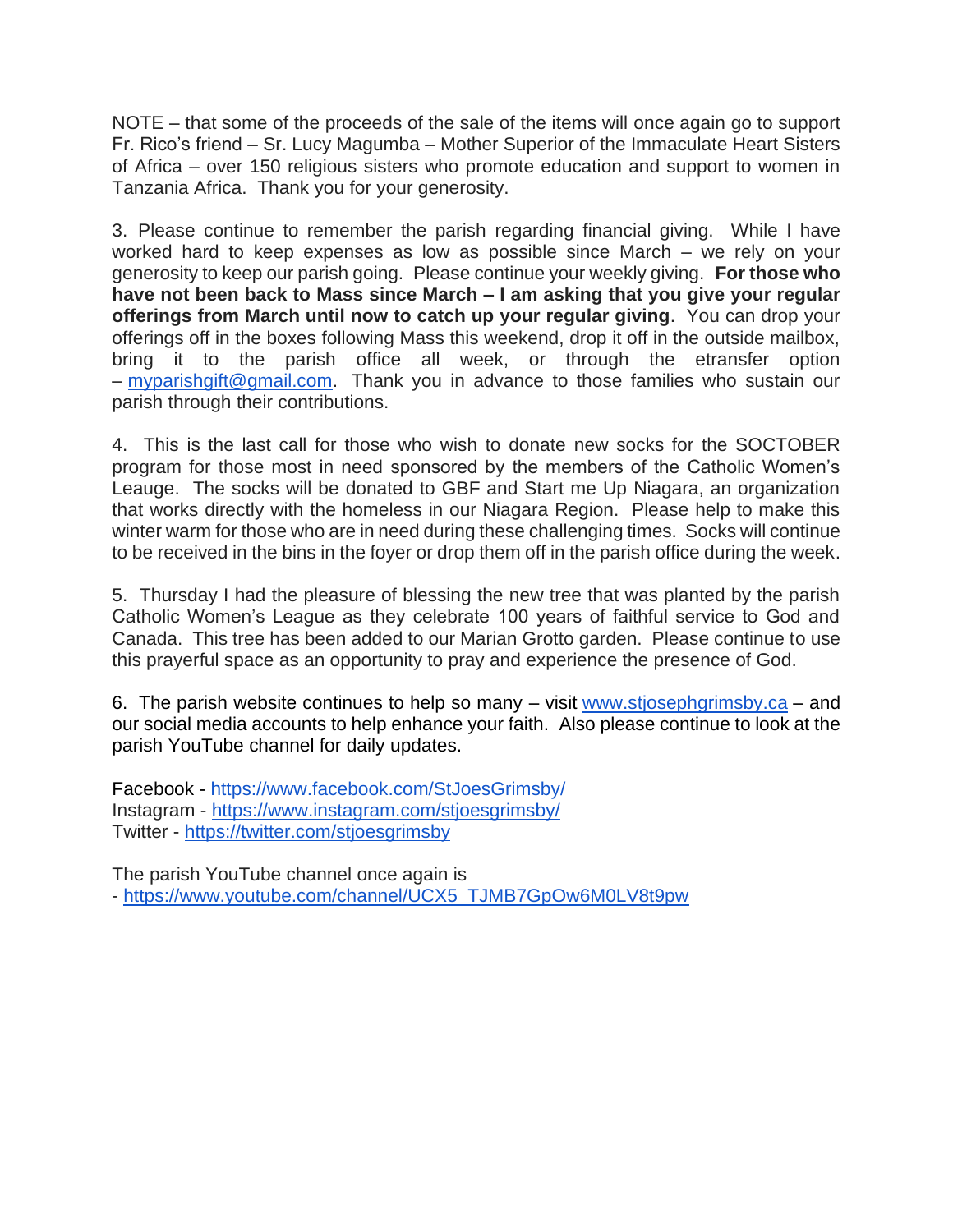7. The parish Bible Study – God Talk - continues with its **next session on Tuesday November 10 at 7:00pm**. We will be studying Daniel Chapters 13-14 and Hosea Chapters 1-4. Click on the link below and join as you are encouraged to deepen your relationship with God and the study of the scriptures. If you need help setting this up – contact the parish office.

Fr-Rico Passero is inviting you to a scheduled Zoom meeting.

Topic: Fr. Rico Passero God Talk Meeting Time: This is a recurring meeting Meet anytime

Join Zoom Meeting

[https://us02web.zoom.us/j/82763215683?pwd=TnFENVhveEF5VktKem1NMDVMdldzQ](https://us02web.zoom.us/j/82763215683?pwd=TnFENVhveEF5VktKem1NMDVMdldzQT09) [T09](https://us02web.zoom.us/j/82763215683?pwd=TnFENVhveEF5VktKem1NMDVMdldzQT09)

Meeting ID: 827 6321 5683 Password: GodTalk

8. Friendly reminder, **confessions** continue to be heard on Saturday afternoons from **3:00 to 4:00pm**. Confessions will be heard in the Gathering Room, under the crucifix instead of the Marian Grotto – due to the colder temperatures.

9. Baptisms continue to be celebrated. If you wish to have your son or daughter baptized, please contact the parish office.

10. Continue to pray for our young people receiving Jesus in Holy Communion for the first time. Last weekend 15 of our youth received from St. Joseph Catholic School. This weekend 26 of our young people will receive from Our Lady of Fatima Catholic School. May the Lord fill them with love.

11. Please continue to pray for our young people preparing for the Sacrament of Confirmation. The Sacrament will be celebrated the evenings of November 3rd, November  $5<sup>th</sup>$  and on December  $5<sup>th</sup>$ . Please join in prayer participating in the digital livestream since numbers need to be limited due to COVID. Come Holy Spirit!

12. Bishop Bergie will send a congratulatory certificate to married couples who have celebrated or will celebrate a  $25<sup>th</sup>$ ,  $40<sup>th</sup>$ ,  $50<sup>th</sup>$ ,  $60<sup>th</sup>$  or  $60<sup>th</sup>$  + anniversary in the year 2020. To receive a certificate, please contact the parish office and complete a registration form by November 13.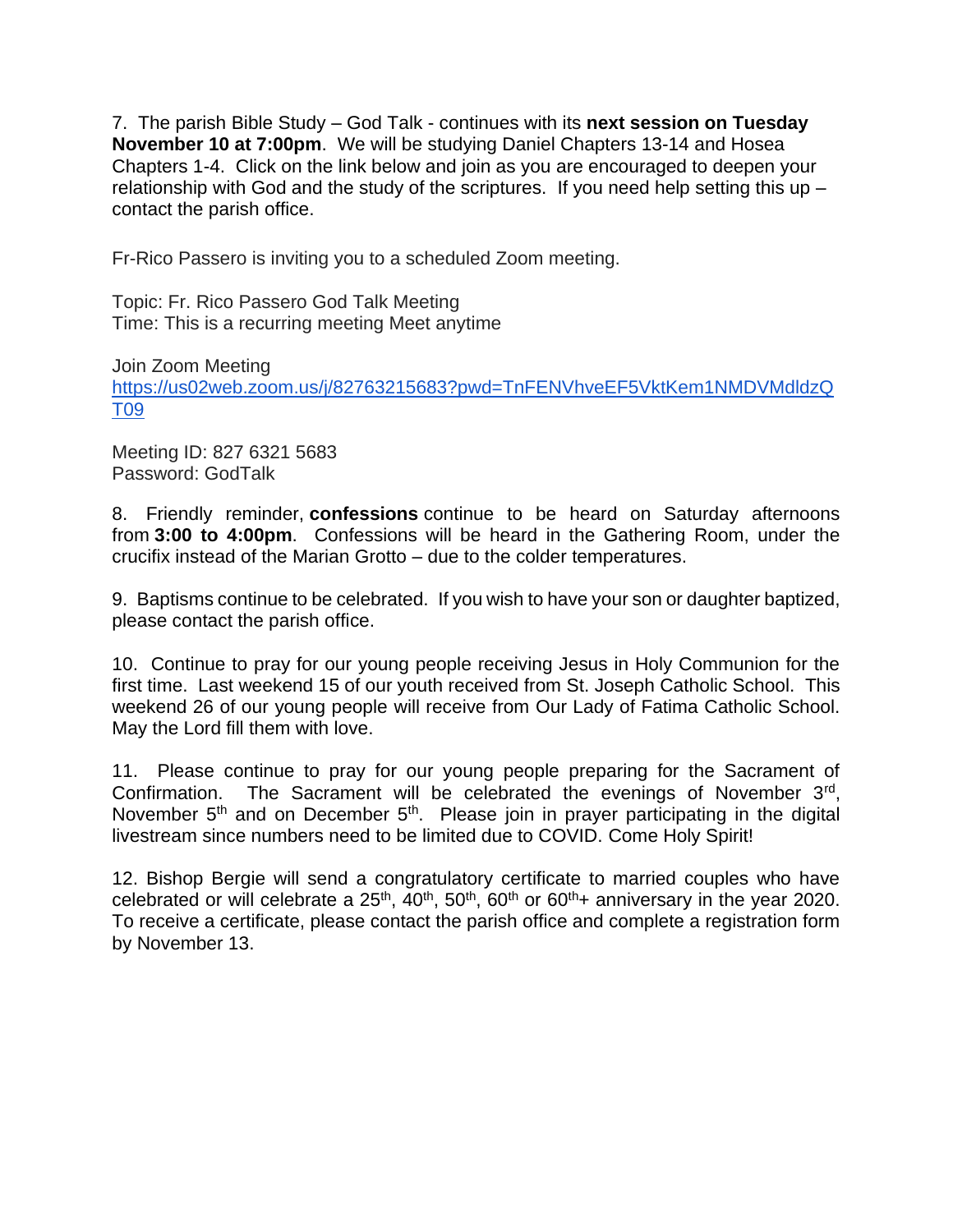13. I continue to invite you all to utilize the FORMED.org platform. Again, free to all parishioners, there are NUMEROUS resources for you to check out as an individual and as a family. Free to all parishioners. I have again included the instructions to enroll here:

To log onto FORMED (again FREE to all parishioners)

- Visit [www.formed.org](http://www.formed.org/)
- Click Sign up
- $Click I belong to a parish or organization$

Type St Joseph Grimsby – in the "find your parish or organization" box and click on our parish name once it populates

- **Click Next**
- Add your name and email address then click sign up
- · Enjoy FORMED

14. This is the St. Joseph Schedule for the week ahead. Note that Daily Masses again can be attended in person as well as the Daily Holy Hour (Eucharistic Adoration, Rosary, Divine Mercy Chaplet and private prayer) and will also continue to be streamed LIVE along with a daily holy hour (except for Sundays)

## **Saturday Oct 31**

Mass – 9:00am (Live stream) Holy Hour 9:30am Confessions – 3:00-4:00pm in Gathering Room

## **Mass – 5:00pm in Church**

**Sunday Nov 1st - All Saints Day Masses in Church – 8:30am, 10:30am, 12:30pm and 6:30pm (Live Stream Mass – 10:30am)**

## **Monday Nov 2 – All Souls Day**

Mass – 9:00am – Fr. Rico Holy Hour – 3:00pm  $Mass - 7:00 \text{pm} - Fr$ . Bill

# **Tuesday Nov 3 – Feast of St. Martin de Porres**

Mass – 9:00am Holy Hour – 3:00pm Confirmation Mass – 7:00pm with Bishop Bergie (private due to COVID)

# **Wednesday Nov 4 – Feast of St. Charles Borromeo**

Mass – 9:00am Holy Hour (Worship Wednesday) - 3:00pm